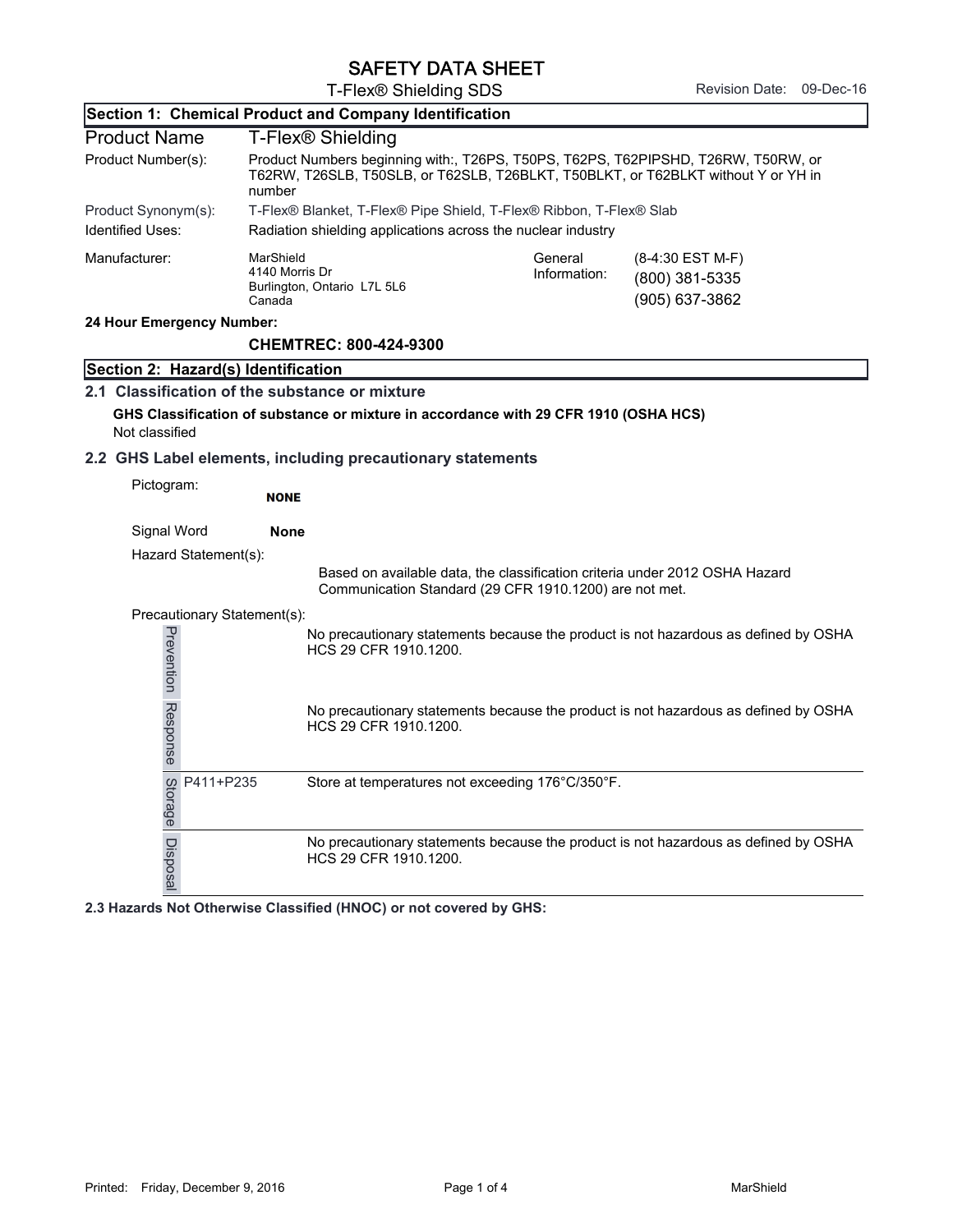| Section 3: Composition / Information on Ingredients                           |                                                 |                                                            |                                                                                                                                                                            |  |
|-------------------------------------------------------------------------------|-------------------------------------------------|------------------------------------------------------------|----------------------------------------------------------------------------------------------------------------------------------------------------------------------------|--|
| Component                                                                     |                                                 | CAS Number                                                 | Percentage Range                                                                                                                                                           |  |
| Iron Metal (powder)                                                           |                                                 | 7439-89-6                                                  | $0 - 95%$                                                                                                                                                                  |  |
| Tungsten Metal (Powder)                                                       |                                                 | 7439-89-6                                                  | $0 - 95%$                                                                                                                                                                  |  |
| Non hazardous ingredients according to OSHA criteria.                         |                                                 |                                                            | 5-25%                                                                                                                                                                      |  |
| <b>Section 4: First-aid Measures</b>                                          |                                                 |                                                            |                                                                                                                                                                            |  |
| <b>General Advice</b>                                                         |                                                 | based on compositionally and physically similar materials. | The hazardous properties of this material have not been established. Information is                                                                                        |  |
| Ingestion                                                                     |                                                 |                                                            | Rinse mouth and call a POISON CONTROL CENTER or doctor if you feel unwell.                                                                                                 |  |
| <b>Skin Contact</b>                                                           |                                                 |                                                            | Wash with plenty of soap and water. If skin irritation occurs, seek medical advice.                                                                                        |  |
| Eye Contact                                                                   |                                                 |                                                            | Rinse cautiously with water for several minutes. Remove contact lenses, if present<br>and easy to do. Continue rinsing. If eye irritation persists, get medical attention. |  |
| Inhalation                                                                    | Seek medical attention if acute effects develop |                                                            |                                                                                                                                                                            |  |
| Most important symptoms and effects,<br>both acute and delayed                | No further relevant information available.      |                                                            |                                                                                                                                                                            |  |
| Indication of any immediate medical<br>attention and special treatment needed | No further relevant information available       |                                                            |                                                                                                                                                                            |  |
| <b>Section 5: Firefighting Measures</b>                                       |                                                 |                                                            |                                                                                                                                                                            |  |
| <b>Extinguishing Media</b>                                                    | oxygen.                                         |                                                            | Exposed iron and tungsten requires the use of dry sand or limestone to exclude                                                                                             |  |
|                                                                               | Foam, CO2, Dry Chemical                         |                                                            |                                                                                                                                                                            |  |
| Fire and Explosion Hazards                                                    | $(1382^{\circ}F)$                               |                                                            | When tungsten burns in air it forms tungsten trioxide, which sublimes above 750°C                                                                                          |  |

| <b>Protective Equipment</b> | Wear positive pressure self-contained breathing apparatus and full personal<br>protective equipment.                                                  |
|-----------------------------|-------------------------------------------------------------------------------------------------------------------------------------------------------|
| Special Hazards             | Silica, iron, and tungsten dust may present an explosion hazard under favoring<br>conditions of dispesion, particle size, and strong ignition source. |
|                             | Possible combustion products include silicon dioxide (silica), tungsten, iron, carbon<br>dioxide, and carbon monoxide.                                |
|                             | Tungsten powders less than 2 microns can oxidize in air by friction. Ultrafine                                                                        |

powders may oxidize spontaneously in air.

| Section 6: Accidental Release Measures             |                                                                                                            |  |  |
|----------------------------------------------------|------------------------------------------------------------------------------------------------------------|--|--|
| <b>Personal Precautions</b>                        | Use proper personal protect equipment (specified in section 8)                                             |  |  |
| and clean-up                                       | Methods and materials for containment Sweep up material and transfer to a suitable container for disposal. |  |  |
| Reference to other sections                        | For disposal see section 13.                                                                               |  |  |
| Section 7: Handling and Storage                    |                                                                                                            |  |  |
| Conditions for safe handling                       | Do not heat above 176°C / 350°F during continuous use.                                                     |  |  |
|                                                    | Do not heat above 232°C /450°F.                                                                            |  |  |
| Conditions for safe storage                        | Normal warehouse storage in cool, dry, well-ventilated area is satisfactory.                               |  |  |
| Specific End Use(s)                                | Apart from the uses mentioned in section 1 no other specific uses are stipulated.                          |  |  |
| Section 8: Exposure Controls / Personal Protection |                                                                                                            |  |  |
| <b>Control Parameters</b>                          | Contains no substances with occupational exposure limit values.                                            |  |  |
| <b>Exposure Controls</b>                           | Normal ventilation is sufficient.                                                                          |  |  |
| Eye protection                                     | Wear safety glasses.                                                                                       |  |  |
| <b>Skin Protection</b>                             | Wear impervious gloves and clean body-covering clothing.                                                   |  |  |
| Respiratory protection                             | Respiratory protection is not required when using this product under normal<br>conditions.                 |  |  |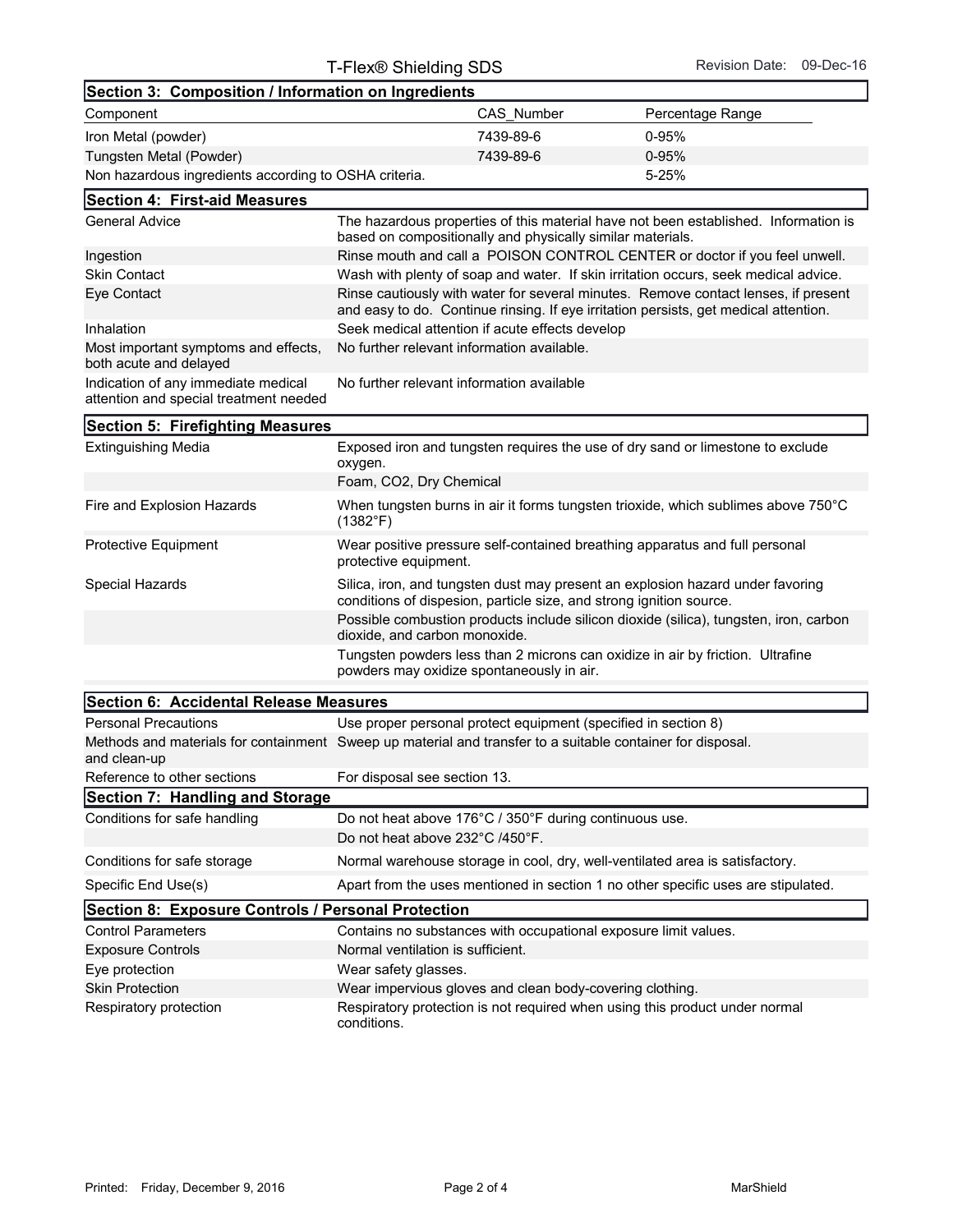## **Section 9: Physical Properties**

|                                      | Information on basic physical and chemical properties |                                                            |                               |
|--------------------------------------|-------------------------------------------------------|------------------------------------------------------------|-------------------------------|
| Appearance:                          | Solid<br>Gray or Colored                              | <b>Explosion Limits</b><br>(Upper/Lower):                  | Not Established               |
| Odor:                                | None                                                  | Flash Point:                                               | $>$ 300 °F                    |
| Odor Threshold:                      | Not established                                       | Flammability:                                              | flash point at or above 200°F |
| pH:                                  | Not applicable (non-aqueous)                          | Autolgnition Temperature:                                  | Not established               |
| Melting Point:                       | Not Established                                       | Decomposition                                              | Not established               |
| <b>Boiling Point:</b>                | Not Established                                       | Temperature                                                |                               |
| Relative Density:                    | $0.065 - 0.25$ lb/in <sup>3</sup>                     | VaporPressure:                                             | Not established               |
| Solubility:                          | Insoluble                                             | VaporDensity:                                              | >1                            |
| Partition Coefficient:               | Not established                                       | Evaporation Rate:                                          | Not Established               |
| Viscosity:                           | Not applicable                                        |                                                            |                               |
| Section 10: Stability and Reactivity |                                                       |                                                            |                               |
| Reactivity                           |                                                       | No hazardous reactions if stored and handled as indicated. |                               |
| <b>Chemical Stability</b>            | Stable under normal handling and storage conditions.  |                                                            |                               |
|                                      |                                                       |                                                            |                               |

|                                  | because and on normal nanamig and otorage conditions.                                                                  |
|----------------------------------|------------------------------------------------------------------------------------------------------------------------|
| Hazardous reactions              | Hazardous polymerization does not occur                                                                                |
| Conditions to Avoid              | Exposure to elevated temperatures can cause product to decompose.                                                      |
| Materials to Avoid               | Avoid contact with strong acids, strong bases, and strong oxidizers.                                                   |
| Hazardous decomposition Products | Possible combustion products include silicon dioxide (silica), tungsten, iron, carbon<br>dioxide, and carbon monoxide. |

## **Section 11: Toxicology Information**

| <b>Section 11: Toxicology Information</b> |                                                                                                    |
|-------------------------------------------|----------------------------------------------------------------------------------------------------|
| <b>Acute Toxicity</b>                     |                                                                                                    |
| <b>Oral Effects</b>                       | No data available for acute oral effects.                                                          |
| <b>Inhalation Effects</b>                 | No data available for acute inhalation effects of this product.                                    |
| <b>Dermal Effects</b>                     | No data available for acute dermal effects. Skin absorption is unlikely.                           |
| Skin corrosion/irritation                 |                                                                                                    |
|                                           | No data available regarding skin irritation/corrosion.                                             |
| Serious eye damage/irritation             |                                                                                                    |
|                                           | No data available regarding serious eye damage/irritation.                                         |
| Respiratory or skin sensitization         |                                                                                                    |
|                                           | No data available regarding respiratory or skin sensitization effects of this product.             |
| Germ Cell Mutagenicity                    |                                                                                                    |
|                                           | No data available regarding mutagenic effects of this product.                                     |
| Carcinogenicity                           |                                                                                                    |
|                                           | No relevant data found.                                                                            |
| <b>Reproductive Toxicity</b>              |                                                                                                    |
|                                           | No relevant data found.                                                                            |
| Specific Target Organ Toxicity            |                                                                                                    |
| Single Exposure                           | No data available regarding specific target organ toxicity single exposure for powder.             |
| <b>Repeated Exposure</b>                  | No data available regarding specific target organ toxicity repeated exposure.                      |
| <b>Aspiration Hazard</b>                  |                                                                                                    |
|                                           | No data available regarding aspiration hazards associated with this product.                       |
| Section 12: Ecological Information        |                                                                                                    |
|                                           | No data are available on the adverse effects of this material on the environment.                  |
| <b>Aquatic Toxicity</b>                   |                                                                                                    |
| Persistance and degradability             | No data are available for persistance and degradability.                                           |
| Bioaccumulative potential                 | No data are available for bioaccumulative potential.                                               |
| Mobility in Soil                          | No data are available for mobility in soil.                                                        |
| Other                                     | Not known to have any adverse effect on the aquatic environment. It is insoluble<br>and non-toxic. |